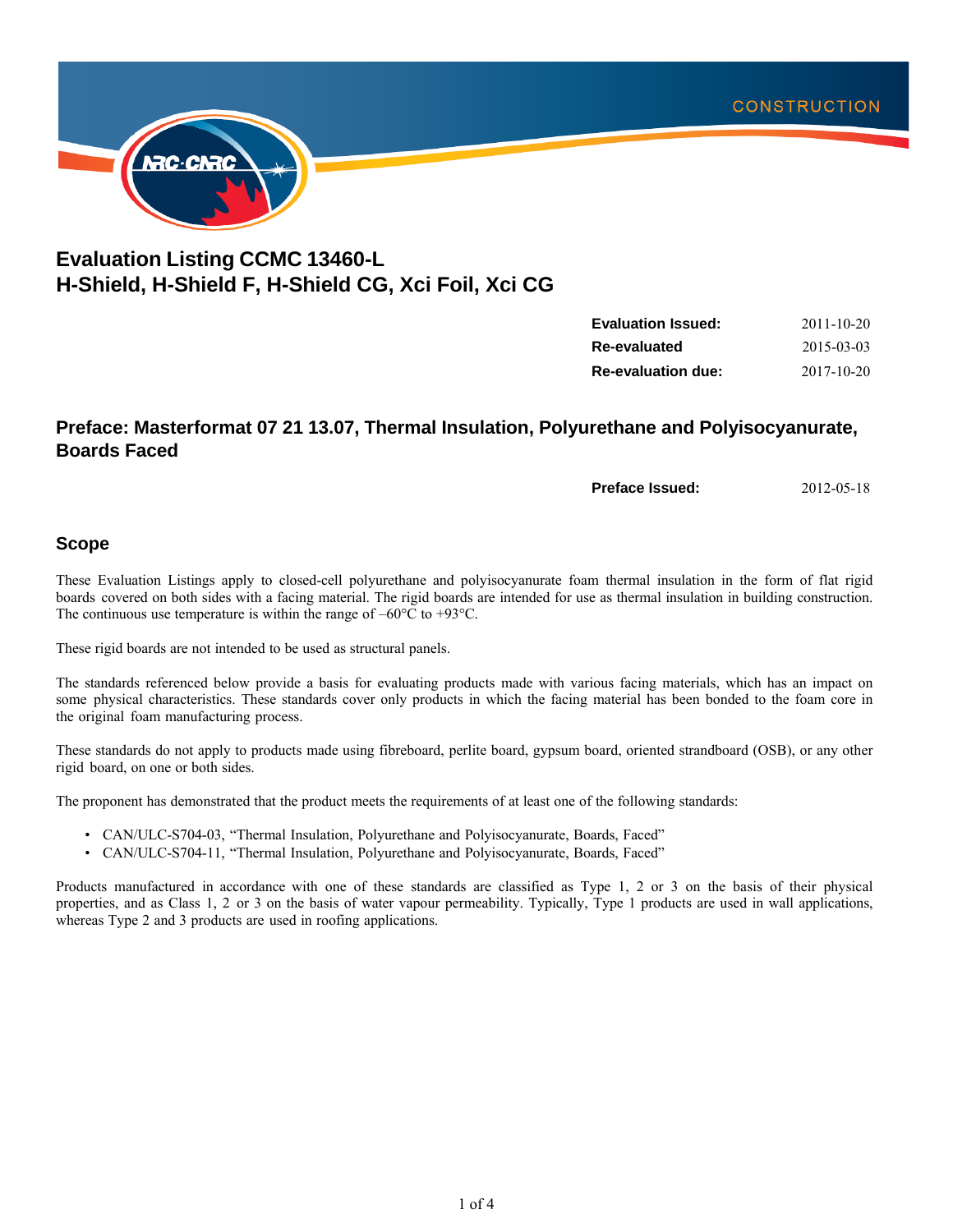## **Standard**

| Table 1. Technical Requirements for Closed-cell Polyurethane and Polyisocyanurate Foam Thermal Insulation Tested for |  |  |  |
|----------------------------------------------------------------------------------------------------------------------|--|--|--|
| Conformance with CAN/ULC-S704-03 or CAN/ULC-S704-11                                                                  |  |  |  |

| <b>Physical Property</b>                                  |                                               | Unit                      | Requirement                   |                        |            |                |
|-----------------------------------------------------------|-----------------------------------------------|---------------------------|-------------------------------|------------------------|------------|----------------|
|                                                           |                                               |                           |                               | Type 1                 | Type 2     | Type 3         |
| <b>Compressive strength</b>                               |                                               | kPa                       | >110<br>>140                  |                        |            | $\geq$ 170     |
| Tensile strength, perpendicular to the plane of the facer |                                               | kPa                       |                               | $\geq$ 24<br>$\geq$ 35 |            | $\geq$ 35      |
| <b>Flexural strength</b>                                  |                                               | kPa                       |                               | $\geq$ 170             | $\geq$ 275 | $\geq$ 275     |
| <b>Thermal resistance</b>                                 | after conditioning, per 25-mm-<br>thickness   |                           | $\geq 0.97$                   |                        |            |                |
|                                                           | long-term thermal resistance                  | $m^2$ <sup>o</sup> $C/W$  | $\geq$ 1.90 (CAN/ULC-S704-03) |                        |            |                |
|                                                           | $(LTTR)$ for 50-mm-thick product <sup>1</sup> |                           | $\geq$ 1.80 (CAN/ULC-S704-11) |                        |            |                |
| Water vapour permeance for<br>25.4-mm-thick product       | <b>Class 1</b>                                | ng/(Pa·s·m <sup>2</sup> ) | $\leq$ 15                     |                        |            |                |
|                                                           | Class <sub>2</sub>                            |                           | $\geq$ 15 to $\leq$ 60        |                        |            |                |
|                                                           | Class 3                                       |                           | $\geq 60$                     |                        |            |                |
|                                                           | at $-29$ °C, ambient RH                       | % linear<br>change        | Length                        | Max. $\pm 2.0$         | Width      | Max. $\pm 2.0$ |
| <b>Dimensional stability</b>                              | at 80°C, ambient RH                           |                           |                               | Max. $\pm 2.0$         |            | Max. $\pm 2.0$ |
|                                                           | at 70°C, 97% RH                               |                           |                               | Max. $\pm 2.0$         |            | $Max. \pm 2.0$ |
| Water absorption                                          |                                               | % by volume               | $\leq$ 3.5                    |                        |            |                |
|                                                           | width                                         | $+4, -2$                  |                               |                        |            |                |
| <b>Dimensional tolerances</b>                             | length                                        | mm                        | $+6, -4$                      |                        |            |                |
|                                                           | thickness, $\leq$ 55 mm thick                 |                           | $+4, -1.5$                    |                        |            |                |
|                                                           | thickness, $\geq$ 55 mm thick                 |                           | $+5, -2.5$                    |                        |            |                |
|                                                           | flatness                                      |                           | $\leq$ 4                      |                        |            |                |
|                                                           | squareness, $\leq 1200$ mm in length          | mm/m                      | $\leq$ 5                      |                        |            |                |
|                                                           | squareness, $\geq 1200$ mm in length          |                           | $\leq 9$                      |                        |            |                |

#### **Note to Table 1:**

1 The LTTR of the material must be reported for the purpose of energy calculations. The LTTR value must also be reported for the 25-mm- and 75-mm-thick products.

## **Labelling**

The product must be marked with the following information:

- for conformance with CAN/ULC-S704-03:
	- type and class;
	- ULC standard number;
	- manufacturer's name or trademark, address and telephone number;
	- lot number;
	- a brief generic description of the facing material used;
	- the thermal resistance; and
	- the product must also be marked with a warning: **"Caution: This product is combustible and shall only be used as specified by the local building code with respect to flame-spread classification and to the use of a suitable thermal barrier."**
- for conformance with CAN/ULC-S704-11:
	- product name;
	- ULC standard number;
	- type and class;
	- manufacturer's name or trademark, address and telephone number;
	- country of manufacture;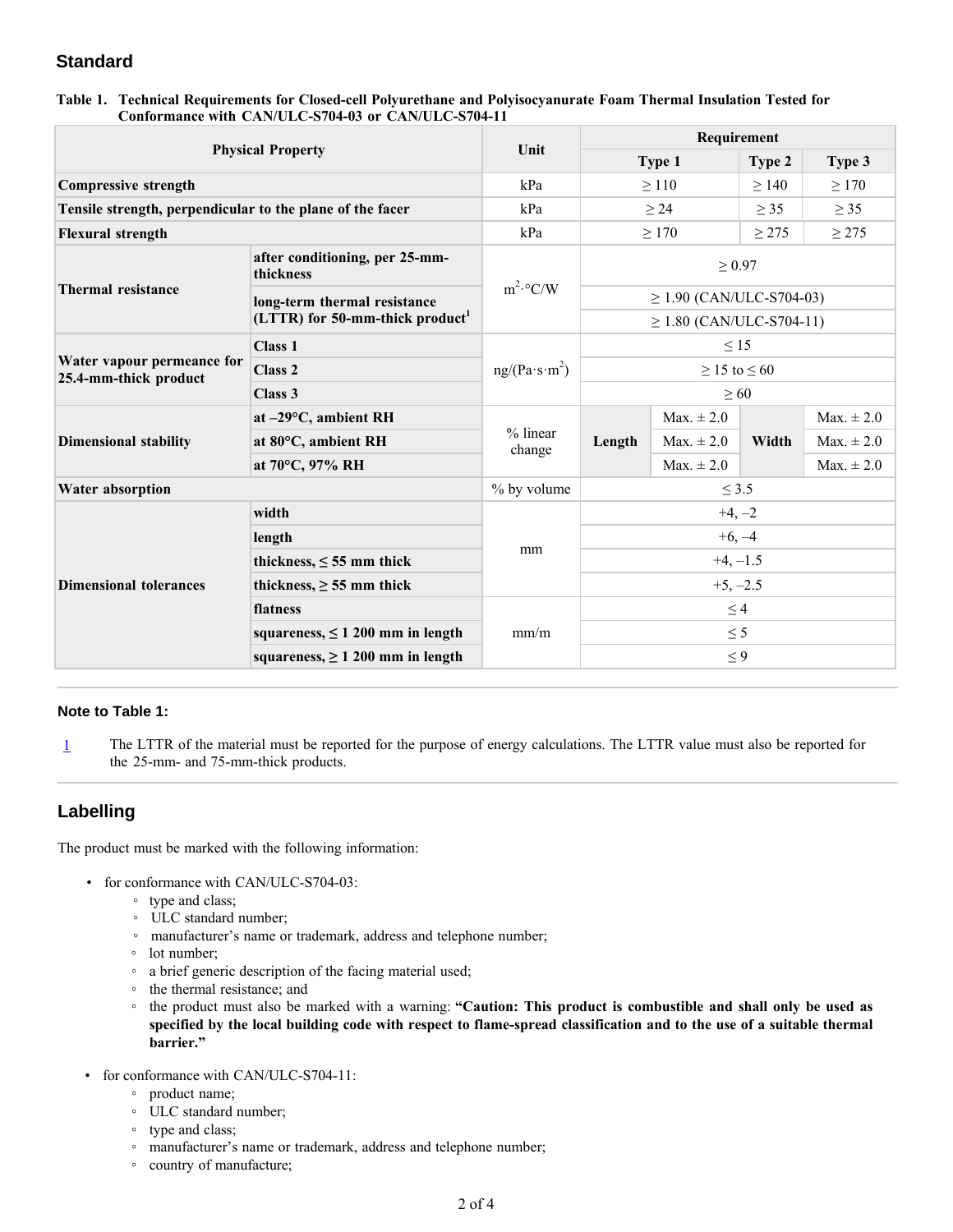- lot number;
- a brief generic description of the facing material used;
- LTTR value;
- quantity in surface unit;
- nominal dimension of board; and
- the product must also be marked with a warning: **"Caution: This product is combustible and shall only be used as specified by the local building code with respect to flame-spread classification and to the use of a suitable thermal barrier when required."**

## **National Building Code of Canada (NBC)**

#### **NBC References**

CAN/ULC-S704-11 is not referenced in the NBC 2010.

CAN/ULC-S704-03 is referenced in Tables 5.10.1.1. and 9.23.17.2.A. and Sentence 9.25.2.2.(1) of Division B of the NBC 2010.